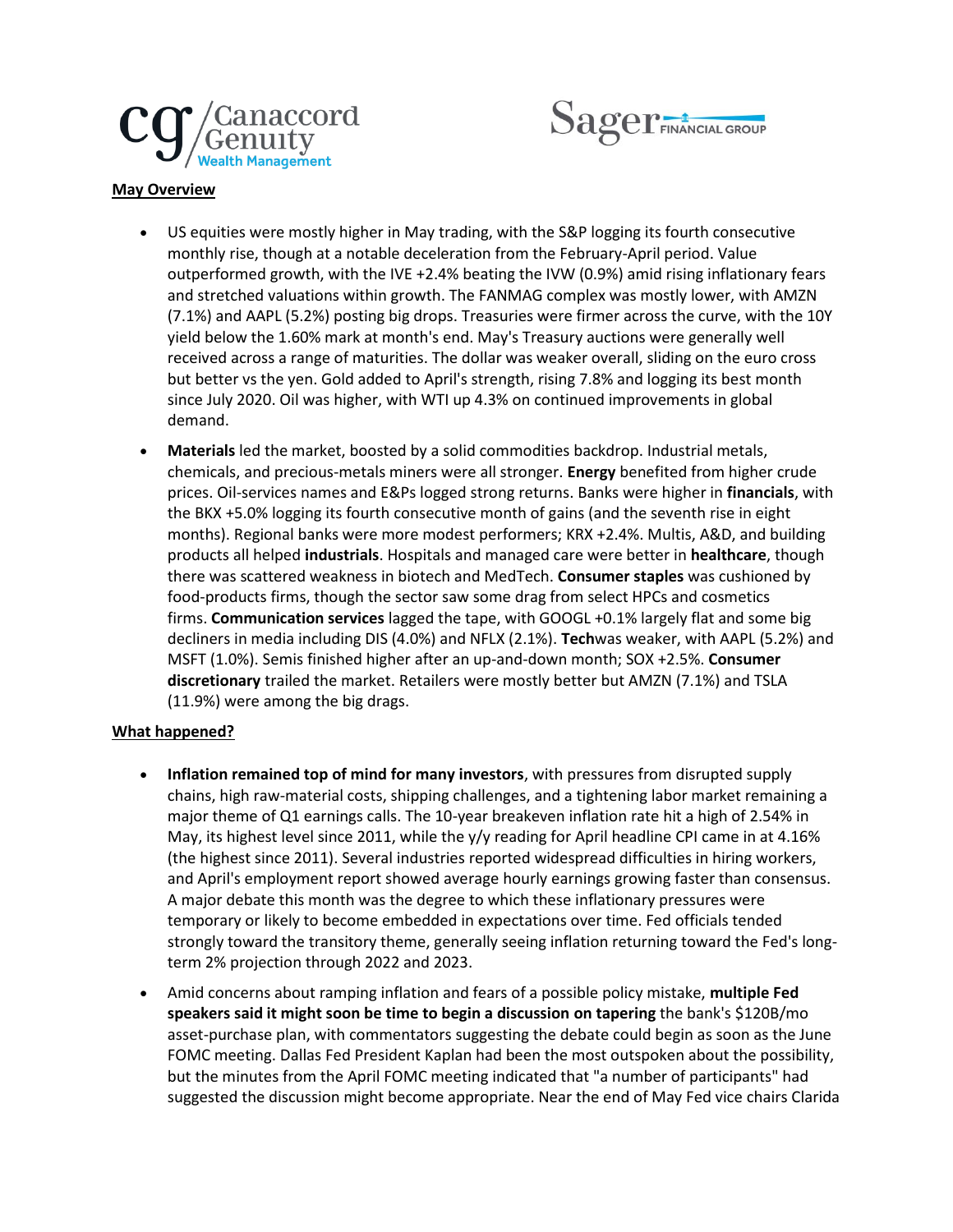



and Quarles both indicated that the time to begin the discussion could be coming, while SF President Daly stressed that while the debate might soon start, the Fed is not doing anything now. Recall that Powell, after the April FOMC meeting, reiterated that the Fed was not even talking about talking about a possible taper, but added that the Fed would prioritize communication about it when the time was right to try and avoid any market shock.

- There was a lot of **back-and-forth on President Biden's stimulus proposals**, but **a bipartisan deal on infrastructure remained elusive**. Recall Biden had initially proposed \$2.25T between traditional projects and other "social infrastructure" initiatives. Negotiations toward a bipartisan package with Republicans originally yielded a more focused \$568B counteroffer, to which Biden replied with a \$1.7T topline (saying he would make reduced requests in other bills). GOP negotiators, led by Sen. Capito (R-WV) replied with a suggestion for \$928B, pushing the talks beyond both sides' soft Memorial Day deadline. Despite the apparent movement, the sides ended the month still far apart on the composition of a possible bill as well as about how to pay for it. Biden's push for higher taxes on corporations and high earners has been a nonstarter for Republicans, while GOP calls to repurpose unused Covid relief funds and institute EV user fees have been rejected by the White House. It remains a strong possibility that Democrats will go it alone and use the party-line reconciliation method to pass a plan.
- **The US economic backdrop remained solid despite some bumps** (and the Citi Economic Surprise Index dropped to its lowest level since June 2020). The **April nonfarm payrolls**release may have been the biggest surprise of the month, decelerating to just +266K jobs against consensus for 975K, which sparked a broad discussion about the causes behind some businesses' inability to hire and led to an increasing number of states opting out of federal enhanced unemployment benefits. At the same time, **initial jobless claims** continued to tick down, ending May at their lowest level since March 2020. April **CPI** and **PPI** both came in hotter than expected, both at the headline and core readings. **April retail sales** were little changed m/m against forecasts for a modest rise, though restaurants and autos were among the groups seeing improvements. **New home sales** and **pending home sales** were both light of consensus amid higher costs and lack of supply. **Consumer confidence** was a bit light as well, though the labor-market differential (seeing jobs plentiful vs hard to get) widened to the highest since January 2020.

## **In other news:**

- **The Q1 earnings season wrapped up**, with S&P 500 constituents seeing a blended y/y earnings growth rate of nearly 52% against the 23.8% expected at the end of the quarter. Earnings and revenue beats were well ahead of longer-run averages.
- There was **little market impact from the raft of geopolitical headlines** including the burst of violence between Israel and Hamas. Oil wobbled a bit on concerns diplomatic efforts could result in more Iranian crude coming to market, but the improving demand backdrop seemed of greater importance.
- There was **some contact between US and Chinese trade officials**, notably a high-level telephone call with USTR Tai near the end of the month. While this was characterized as constructive, Tai cautioned the US faces "very large challenges" in its relationship with China.